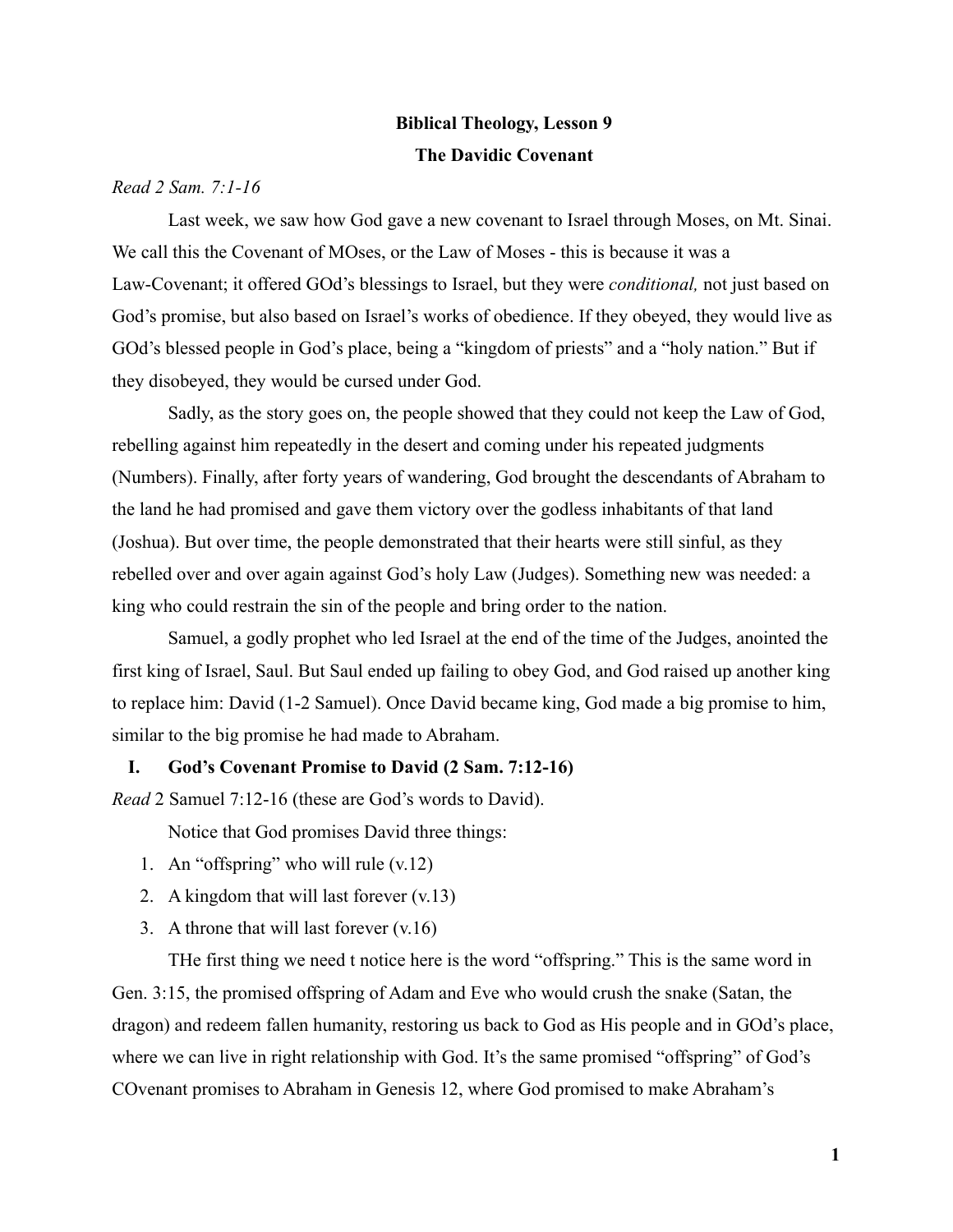"Offspring" into a mighty nation (a people for God), to give the promised land (a new place where God and humanity can dwell together), promised to bless all the people of the earth through him. In other words, this "offspring" of David is the same promised "offspring" of Adam and Abraham - the promised Messiah/Savior, Jesus Christ. And that means that this covenant is for all of GOd's people. In the covenant of David, God is further revealing how he is going to keep his promises of redemption - to redeem His fallen people and bring them back to Himself, to live as His people, in His place with Him, forever. And what he's showing us here is that the one who's going to bring about these promises is going to be *the king.*

So lets walk through this passage and see what God promises in the Davidic Covenant:

#### **A. A descendant ("offspring") who will rule (v.12)**

- **a. David's son/descendant (v.12)**
- **b. God's son (v.14)**
- **c. Restored humanity: true image of God: Priest-King**

### **B. A kingdom that will last forever (v.13)**

- **a. People**
- **b. Place**

## **C. A throne that will last forever (v.16)**

God had promised Abraham that he would bless the world through him. In the promise to David, we see that God's blessing will come through a king who is a descendant of David.

#### **II. GOd's Covenant to David: Fulfilled or Failed?**

### **A. Initial Fulfillment: Solomon**

God fulfilled his promise to David at first by blessing the kingdom of his son Solomon. But Solomon, though he was a wise king, let his many wives lead him into the worship of other gods. The result was disaster for his kingdom.

## **B. Davidic Covenant Failed?**

After Solomon's death, ten northern tribes of the kingdom of Israel rebelled against his son, King Rehoboam. At that point, the kingdom of Israel split into two kingdoms: the northern kingdom (still called "Israel," ruled by different men from different families at different times) and the southern kingdom (called "Judah," ruled by descendants of David). Both kingdoms declined into greater and greater evil by worshiping other gods, oppressing the poor, etc. Finally,